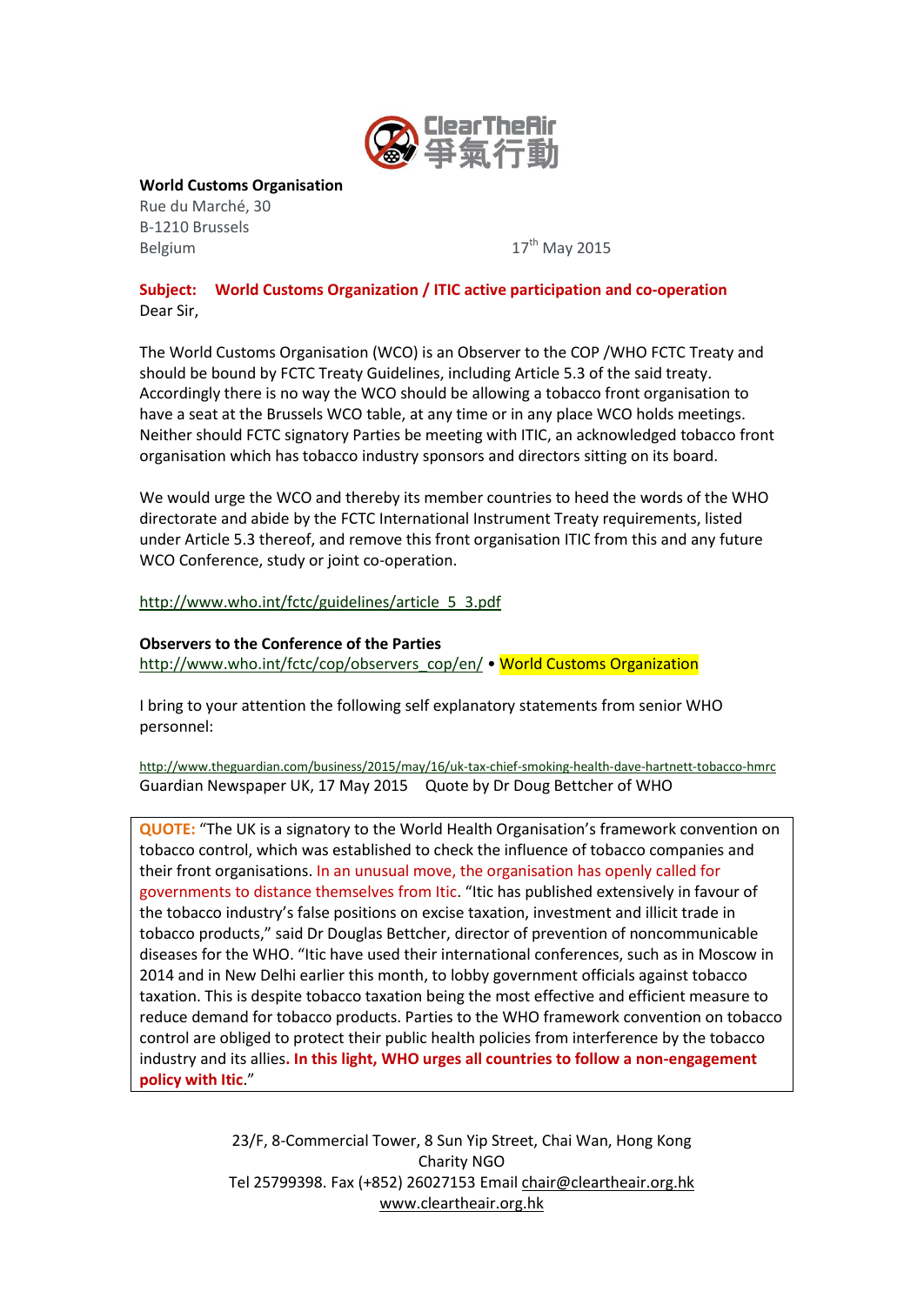

# <http://www.who.int/dg/speeches/2014/tobacco-control-cop6/en/> **WHO Director General, Dr Margaret Chan, speech extract, Moscow 2014**

**QUOTE**: " Most recently, and in a particularly brazen move, the tobacco industry brought its agenda and it its voice here to the heart of tobacco control. Yesterday, **the International Tax and Investment Centre**, **whose board of directors includes several tobacco companies**, convened Parties and Observers to discuss tobacco tax and price policies without fully disclosing their vested interests. **Please, do not be fooled by them. Their agenda, at least, is easy to see: to undermine your power, your efforts to adopt the robust, expert-driven proposed guidelines on tobacco tax and price policy.** These guidelines, when used to implement the treaty's Article 6, will protect children and young people, in particular, from initiating tobacco use. There is an exchange of views recorded in the mountains of internal industry documents that are now in the public domain. Let me share with you one such document. It records a discussion – an internal discussion – about whether the industry should consider children as part of its market. I remember very well one reply, which I would like to quote directly: **"They got lips? We want them."** So ladies and gentlemen, this is the kind of tobacco industry tactic. They just want more and more market share. They could not care less if they are killing children. Again, don't be fooled by them. What is the next challenge? The next challenge is that the tobacco industry is increasing its dominance over the market for electronic cigarettes. This should not come as a surprise. One company used this year's World No Tobacco Day to call on WHO, and call on all of your governments, to promote electronic cigarettes as a way of protecting some of the lives that they themselves are killing with the other products they sell. We also heard a familiar argument. That company insists that it "can and **should be a part of this debate and possible solutions." No way. As I have said before, giving any tobacco company a place at the negotiating table is akin to appointing a committee of foxes to take care of your chickens."**

<http://www.wcoomd.org/en/media/newsroom/2014/march/wco-and-who-sign-statement-of-intent-to-combat-the-illicit-tobacco-trade.aspx> **WCO and WHO sign Statement of Intent to combat the illicit tobacco trade**

The World Customs Organization (WCO) and the Secretariat of the World Health Organization's Framework Convention on Tobacco Control (WHO FCTC) signed a Statement of Intent to further strengthen cooperation between the two organizations in the fight to combat the illicit tobacco trade, following the adoption in November 2012 of the WHO Protocol to Eliminate Illicit Trade in Tobacco Products. The Protocol aims to combat the illegal trade in tobacco products through control of the supply chain and enhanced international cooperation, thereby protecting people around the world from the health risks of tobacco, ensuring that all Customs, excise and other tax revenues due are collected and accounted for, and reducing the burden on national health systems. Of particular note is the fact that the Protocol contains an explicit reference to the need for cooperation between the WHO FCTC Secretariat and the WCO, the United Nations Office on Drugs and Crime (UNODC) and other bodies, hence the decision by the WCO and the WHO FCTC Secretariat to sign a Statement of Intent that provides a formal framework for their cooperation on eliminating the illicit tobacco trade. Dr. Kunio Mikuriya, the Secretary General of the WCO, and Dr. Haik Nikogosian, the Head of the Secretariat of the WHO FCTC, signed the Statement of Intent during a bilateral meeting at WCO Headquarters on 20 March 2014, where Dr. Nikogosian also delivered a keynote address at the Joint Session of the WCO's Permanent Technical Committee and Enforcement Committee. "The signing of this Statement of Intent will go a long way in further cementing the long-standing cooperation between the WCO and the Secretariat of the WHO FCTC, while facilitating the early entry into force of the Protocol" said the Secretary General of the WCO. "It is also a clear acknowledgement of the crucial role that Customs can play in fighting illegal cross-border trade, including the illicit trade in tobacco products that has a negative impact on societies across the globe," emphasized Dr.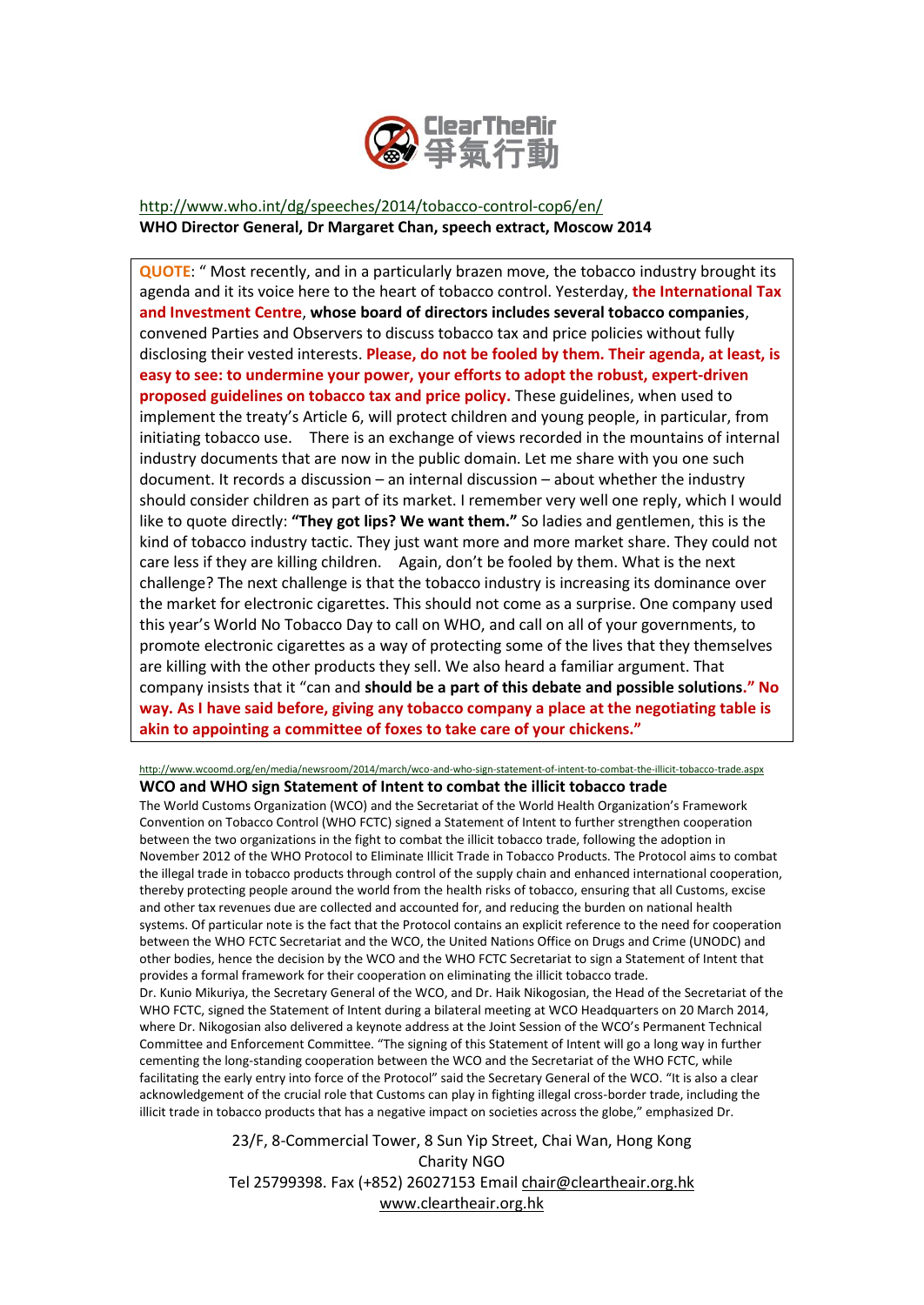

Mikuriya. "As the Secretariat of the WHO FCTC, which is also the Secretariat of the new Protocol on illicit tobacco trade, we are pleased to further strengthen our cooperation with the WCO," said the Head of the WHO FCTC Secretariat, Dr. Haik Nikogosian. "The Protocol will provide Customs administrations with additional tools to fight illicit tobacco trade. To enable the early entry into force of this important treaty, the cooperation of Customs with the health and other government sectors will be critical," Dr. Nikogosian stressed. The WCO and the WHO FCTC Secretariat recognize that open and collaborative communications and working relations are fundamental to the success of their partnership, and have agreed to work together in the future to eliminate all forms of illicit trade in tobacco products globally, in line with the provisions of the Protocol. To date, the Protocol has 54 signatories and one ratification.

#### <http://www.wcoomd.org/en/media/newsroom/2014/september/wco-and-who-continue-dialogue.aspx>

**WCO and WHO continue dialogue and cooperation to fight illicit tobacco trade** Brussels, 15 September 2014 Press Release

The newly appointed Head of Secretariat of the World Health Organization's (WHO) Framework Convention on Tobacco Control (WHO FCTC), Dr. Vera Luiza da Costa e Silva, and the Secretary General of the World Customs Organization, Dr. Kunio Mikuriya, met in Geneva, Switzerland on 12 September 2014. The aim of the meeting was to continue developing existing ties of cooperation in the fight against illicit trade in tobacco products, following the signing of a Statement of Intent between both Organizations in March 2014. Dr. Mikuriya and Dr. da Costa e Silva explored concrete ways in which the WCO and the FCTC Secretariat could work together in raising awareness about the WHO Protocol to Eliminate Illicit Trade in Tobacco Products, sharing knowledge and technical expertise, as well as building capacities and promoting multisectorial dialogue and coordination between Customs, health and other relevant sectors. The meeting also served to discuss topics of mutual interest for the upcoming session of Conference of the Parties to the WHO FCTC to be held in October in Moscow. The Secretary General emphasized that Customs administrations have confronted the complexity of illicit trade in tobacco for decades and, due to its unique competencies in end-to-end supply chain management, will be a key authority in implementing the Protocol upon its entry into force. He stressed that close cooperation between all relevant authorities is necessary to ensure the maximum impact of all actions aimed at eliminating illicit trade in tobacco. In concluding the meeting, the Secretary General congratulated Dr. da Costa e Silva for her recent appointment and both Organizations reaffirmed their commitment to continue fostering open and collaborative communication and to work together in the future to counter the menace of illicit trade in tobacco products.

## **Article 5.3 of the FCTC Treaty is quite clear on the specific non- involvement of parties with the tobacco industry or the front organisations acting on their behalf.**

The following WCO Conference scheduled for June, 2015 seeks to include a known tobacco front organisation, namely ITIC, International Tax and Investment Center. Not only does it seek to include this front group, it seeks to allegedly co-operate with them and to be hosted by them in total contradiction of FCTC policy.



A two-week intensive academy focusing on the development of technical skills for Customs and Trade<br>practitioners

### **<http://tinyurl.com/mpj8mmo>**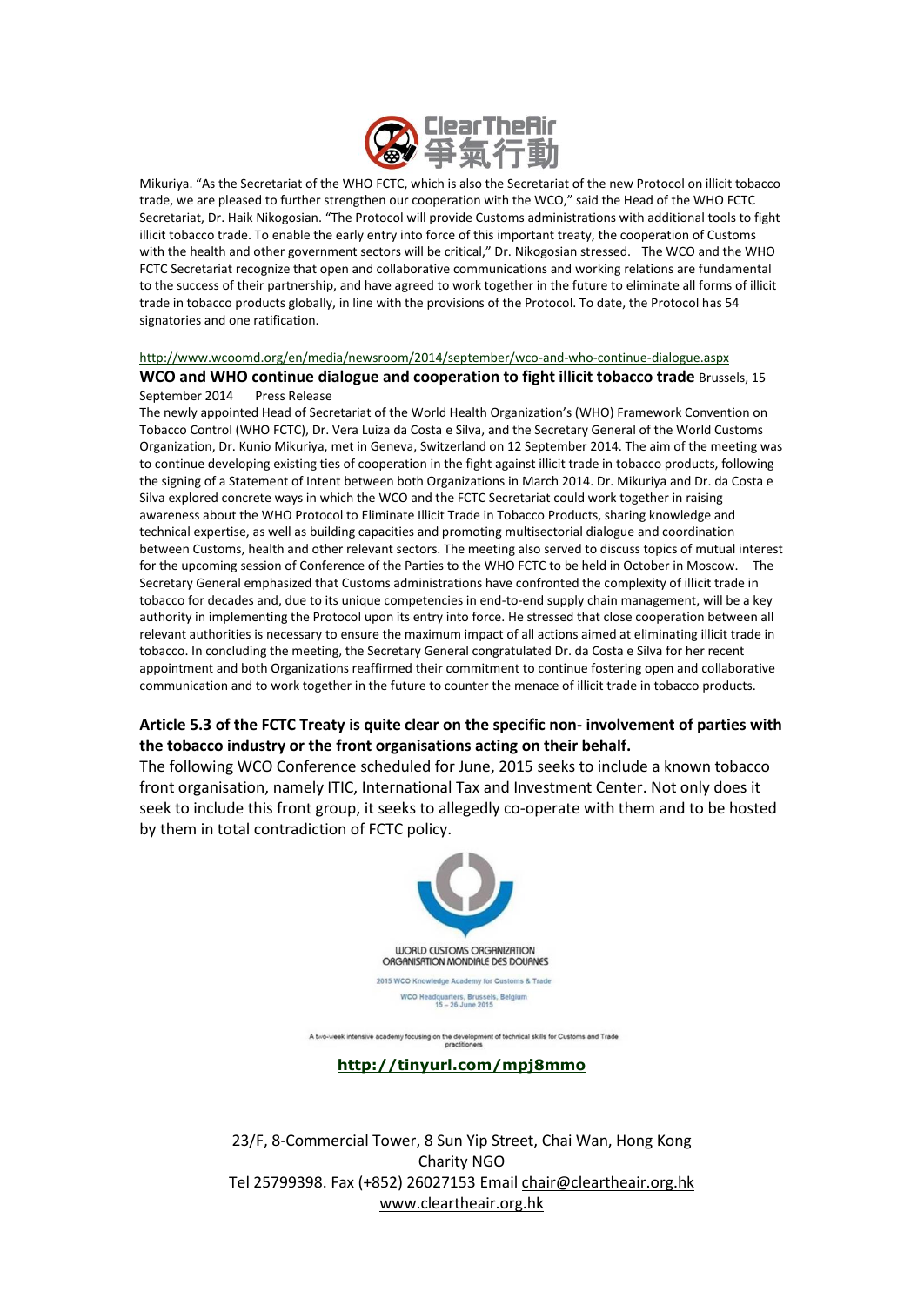

**Excisable Products & Illicit Trade (2 days; 22-23 June 2015)** (page 17) Excise taxation and illicit trade will be the focus of the module **developed by ITIC Program Advisor Liz Allen in conjunction with the WCO Secretariat**. The aim of the module is to increase the awareness of "high flier" customs officials about excise tax policy, administration, enforcement and illicit trade issues.

The concept of the excise module is **to speak about excise tax policy, administration and illicit trade issues from ITIC and WCO**. Presentations will cover excise tax policy, tax administration and enforcement, tackling illicit trade, a review of illicit trade in excise products and **an ITIC perspective on effective implementation of the Illicit Trade Protocol.** 

On Day Two, business representatives, the International Chamber of Commerce, and the European spirits trade association will present delegates with their particular perspectives on illicit trade and suppliers of "Track and Trace" technology for tobacco products. The intention is to present delegates with a wide range of perspectives on the subject of illicit trade in tobacco products so that they can appreciate the issues facing their senior managers when having to find a way forward through often conflicting views and pressures.

Duration: 2 days Day 1 – Monday 22nd June 2015, Excisable Products & Illicit Trade Session I: Introduction and open discussion on Excise Taxation Policy 09:30 – 09.40 Introductions, Outline and Objectives Excise Taxation Administration and Revenue Controls (to include Voluntary Compliance) – Liz Allen <http://www.iticnet.org/about/LizAllen> 09.40 - 10.10 Excise Taxation Policy - (30 mins) Liz Allen <http://www.iticnet.org/about/LizAllen> 10.10 – 11.00 Excise Tax Administration and Revenue Controls (to include Compliance Management) – Liz Allen 11:00 – 11:30 Coffee/Tea Break Session II: Overview of Illicit Trade In Excise Goods 11:30 – 12:00 WCO: Illicit Trade Report 2013 WCO speaker TBD WCO Perspective – WCO Compliance and Enforcement sub-directorate trends and patterns WCO Speaker TBD 12:30 – 14:00 Lunch Session III: Measuring Illicit Trade in Alcohol and Tobacco Products 14:00 – 14.30 The Illicit Trade in Tobacco Products and How to Tackle It **– Liz Allen** Speakers: 14.30 – 15.00 Measurement methodologies and ASIA 14 Tobacco Products Study, **Oxford Economics** Speakers: 15.00 – 15.30 Measuring illicit trade in alcohol products – Euromonitor Speakers: Session IV: Illicit Trade in Tobacco Products 16.00 – 16.30 Financial Action Task Force – WCO 16.30 – 17.00 Implementing Change Effectively – The Protocol to Eliminate Illicit Trade in Tobacco Products – Liz Allen

17.00 – 17.30 Legal Tools and Mechanisms to Counter Illicit Trade in Tobacco Products – Interpol Legal Office Speakers: